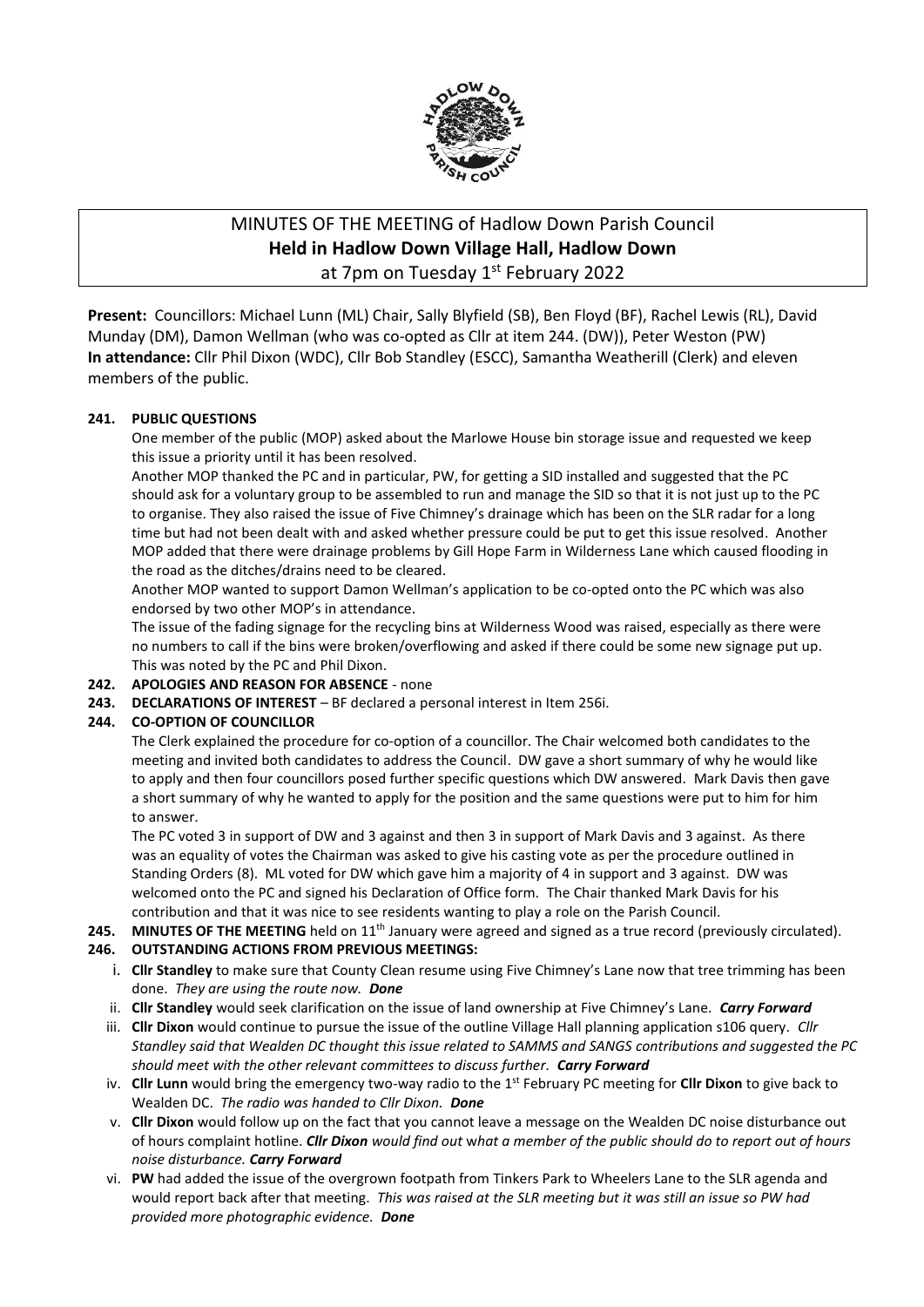- vii. **Clerks report:** update passed to councillors prior to the meeting/posted on website.
	- a. The Clerk had started the insurance claim process for reimbursement of the cost of the replacement noticeboard.
	- b. The Clerk had asked for the link to the Wealden DC proposed increase in council tax consultation to be added to the News page of the village website and this had been done.
	- c. The Clerk had a date for the Annual Internal Audit of Thursday 5th May at 9am.

## **247. PLANNING:**

## **i. APPROVED PLANNING APPLICATIONS:**

**a. WD/2021/2725/F – THE COTTAGE, RIVERSIDE HOUSE, RIVERSIDE, BLACKBOYS, TN22 4EY –** single storey extension.

#### **248. REPORTS FROM CLLR.BOB STANDLEY, ESCC & CLLR PHIL DIXON, WEALDEN DC**

Cllr Standley updated that it was budget time and the proposal was that council tax would rise by 4.5%; 2% for the general fund and the rest for adult social care. He ran through the figures and said extra money had gone into the Highways budget to try to keep the roads maintained but it was difficult as so much money had to go into social care.

Cllr Dixon – there was to be a Parish Cluster meeting on  $16<sup>th</sup>$  February but there had been a bit of a delay on the SHELAA document as they were still busy gathering evidence and assessing sites and were still waiting for Michael Gove's Planning White paper to be issued which may impact on the formula used to calculate the housing numbers. In terms of the SHELAA, Hadlow Down was slightly protected as it is in the AONB and it is not a very sustainable area but the six sites already on the plan will be carried forward and will be assessed again. Cllr Standley added that the sites allocated by SHELAA are where landowners have put them forward and not Wealden DC and are subject to review, which may or may not accept them as appropriate sites.

#### **249. HIGHWAYS**

- i. Speed Indicator Signs (SID) It was agreed that data reporting would be done at the end of each period where the SID is located (every three months) and would include time of day information. The SID would next be moved on 1<sup>st</sup> March to School Lane. PW had met with a resident and agreed with their assessment that a third pole could go on the stretch of the A272 by the Church. **Actions: PW** would look into who owns the land and test out with ESCC Highways as to whether it meets the criteria for a license. **PW** would also be sending time of day data to the PCSO to help with speed checks.
- ii. SLR meeting feedback to include request for pedestrian warning signs across A272 between `kissing gate' and Waste Wood – PW said that this had been a productive meeting; ESCC Highways had already carried out some patching which PW would be checking. Re the A272/A267 junction there was not a lot else planned but Mayfield & Five Ashes PC are looking into conducting a feasibility study. **Action: The Clerk** would contact the Mayfield & Five Ashes PC clerk to see if we could add anything to help with this study.

Re the drainage issued raised by MOP within `public questions' - PW had raised this issue with ESCC Highways and sent them the impactful image of the local resident putting on waders in order to deal with it.

Pedestrian warning signs - ESCC Highways had said that they had assessed the issue and it was not considered that signs at this location were a necessity, given that there were many similar situations on rural roads. However, they had said that the PC could challenge this assessment. **Action: PW** would challenge it, particularly as school children regularly cross there.

- iii. Concerns re peak hour `rat run' into Spring Lane report. ESCC Highways had been shocked that this was being used as a rat run and PW had sent the report to the Highway Steward for him to look at. This would be kept on the agenda. **Action: PW** would follow this up with ESCC Highways.
- **250. s106 AGREEMENT FOR VILLAGE HALL RENEWAL OF OUTLINE PLANNING APPLICATION –** this had been discussed under item 246iii **Action: ML** would investigate this issue further**-** *carry forward*
- **251. BANK RECONCILIATIONS -** 25th January were agreed and signed.

## **252. OTHER FINANCE MATTERS:**

i. The following payments were ratified: RBS accounting software annual license fee - £124 + £24.80 VAT (UT ref: 86923716); SLCC for Risk Management training for clerk - £30 + £6 VAT (UT ref: 233981099)

## **253. BURIAL GROUND:**

- i. Dealing with clearing the area owned by the PC set aside for burial ground extension **Action: BF** would be organising for this to be dealt with in mid-February and would complete the necessary risk assessment/paperwork and return it to the Clerk. Once this work is done the PC would have a wider discussion about any further work.
- ii. Provision of a bin at the burial ground The Clerk had done further investigation into this issue and found that Wealden DC only offered a residential bin collection service and would not collect from the burial ground so this was not an option. The Clerk had informed the Deputy Church Warden. **Action: SB** would establish a rota and discuss with The Deputy Church Warden a way forward to prevent people visiting the burial ground from using the Church's bins. **Action: The Clerk** would draft an article for the Parish Magazine once the extension to the burial